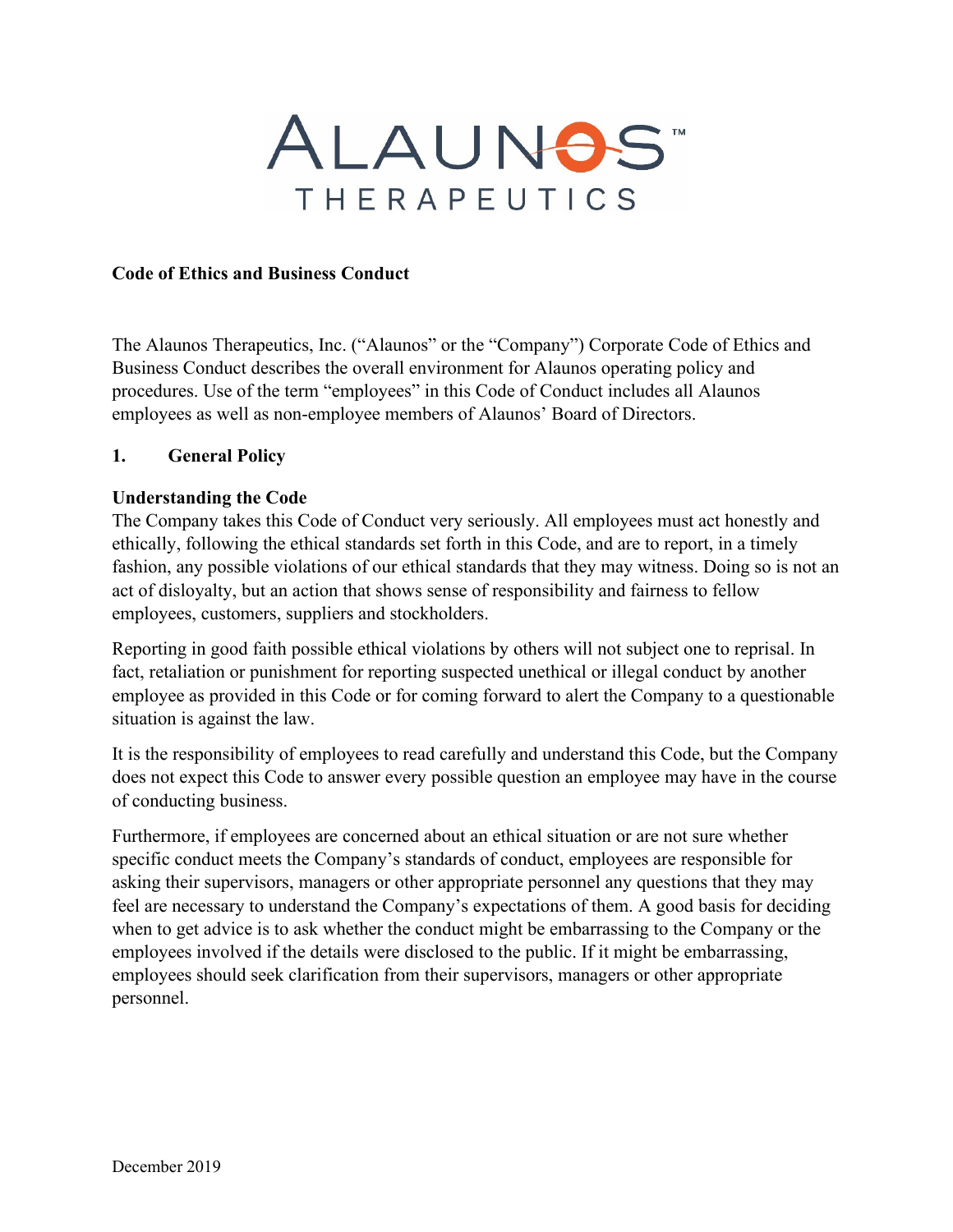### **Violations of the Code**

Employees who fail to comply with these policies, including supervisors who fail to detect or report wrongdoing, may be subject to corrective action up to and including termination of employment. The following are examples of conduct that may result in corrective action:

- Actions that violate a Company policy
- Requesting others to violate a Company policy
- Failure to promptly raise a known or suspected violation of a Company policy
- Failure to cooperate in Company investigations of possible violations of a Company policy
- Retaliation against another employee for reporting an integrity concern
- Failure to demonstrate the leadership and diligence needed to ensure compliance with Company policies and applicable law

It is important to understand that violation of certain of these policies may subject the Company and the individual employee involved to civil liability and damages, regulatory sanction and/or criminal prosecution. The Company is responsible for satisfying the regulatory reporting, investigative and other obligations that may follow the identification of a violation.

### **Reporting Violations; Confidentiality**

The Company has established the following procedures for employees to use in getting help with a potential issue or reporting a violation of the Code or other problem. When you believe you or another employee may have violated the Code or an applicable law, rule or regulation, it is your responsibility to immediately report the violation to your supervisor or to Human Resources. Similarly, if you are a supervisor and you have received information from an employee concerning activity that he or she believes may violate the Code or that you believe may violate the Code, you should report the matter to Human Resources.

The Company has designated a core team of corporate executives who represent another venue for you to pursue your concerns. These include:

- Senior Vice President, Legal
- Chief Executive Officer

All reports and inquiries will be handled confidentially to the greatest extent possible under the circumstances. Employees may choose to remain anonymous, though in some cases that could make it more difficult to follow up and ensure resolution of their inquiry. As mentioned above, no employee will be subject to retaliation or punishment for reporting suspected unethical or illegal conduct by another employee as provided in this Code or for coming forward to alert the Company of any questionable situation.

### **Certificate of Compliance**

On an annual basis, the Company will ask its senior executives and select employees to certify that they are "aware of and are in compliance with the Company's policies on ethical behavior." The certificate also requires that these executives and other employees list any violations or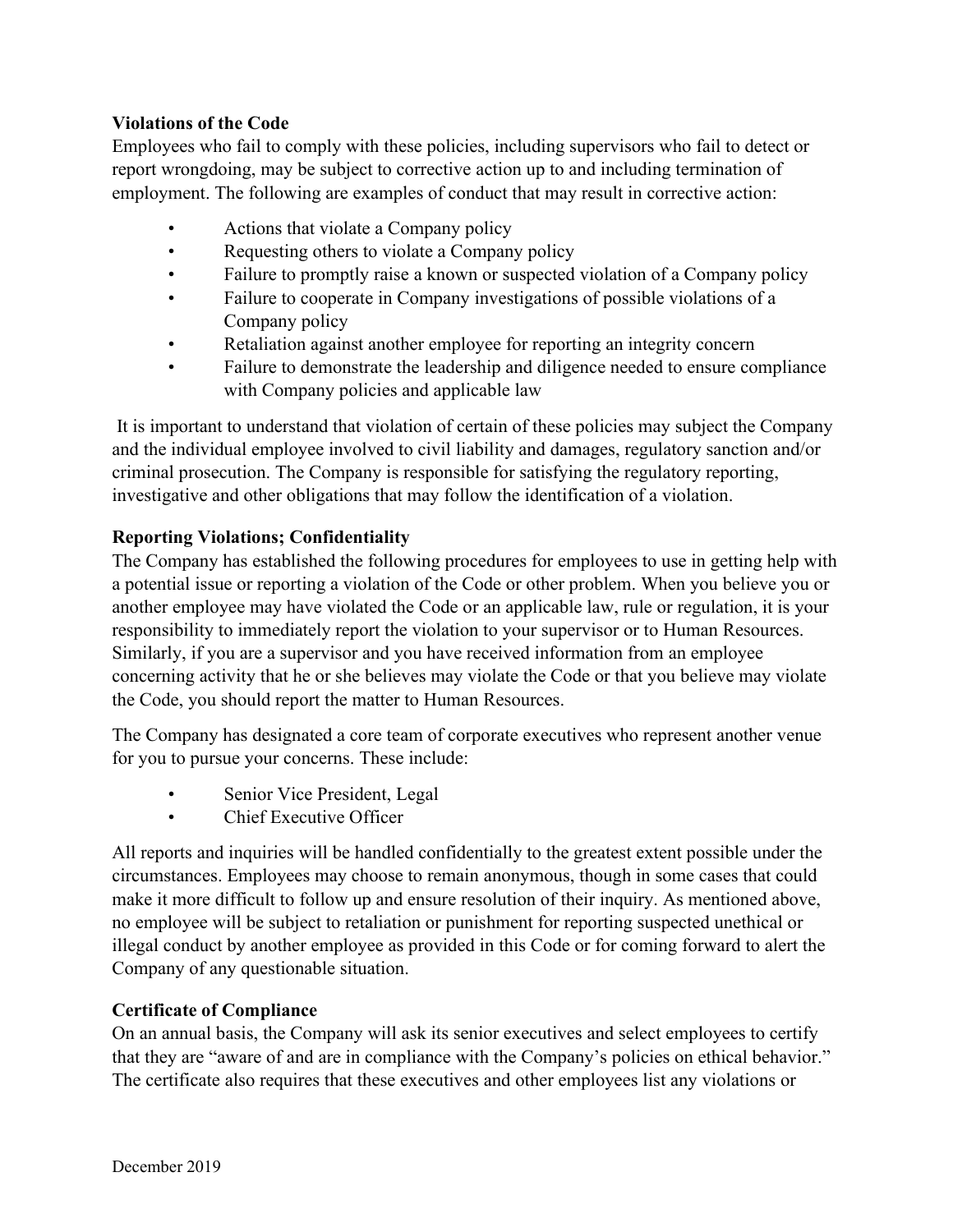questionable activities they have witnessed or heard about, or certify that they are not aware of any such activities.

### **Waiver of Compliance**

In certain limited situations, the Company may waive application of the Code to employees, officers or directors. Any such waiver requires the express approval of the full Board of Directors or the Audit Committee. Furthermore, the Company will promptly disclose to its stockholders any such waivers granted to any of its officers or directors as required by applicable laws, rules or regulations.

### **2. Stock**

Because our common stock is a publicly-traded security, certain activities of the Company are subject to certain provisions of the federal securities laws. These laws govern the dissemination or use of information about the affairs of the Company or its subsidiaries or affiliates, and other information which might be of interest to persons considering the purchase or sale of the stocks or bonds. Violations of the federal securities laws could subject you and the Company to stiff criminal and civil penalties. Accordingly, the Company does not sanction and will not tolerate any conduct that risks a violation of these laws.

### **a. Disclosure of Transactions in Company's Securities**

The Securities and Exchange Commission ("SEC") requires continuing disclosure of transactions in the Company's publicly traded securities by the Company, its directors, officers, major stockholders and other affiliated persons. We are committed to complying with obligations related to this disclosure.

# **b. Insider Trading**

It is illegal for any person, either personally or on behalf of others, (i) to buy or sell securities while in possession of material nonpublic information, or (ii) to communicate (to "tip") material nonpublic information to another person who trades in the securities on the basis of the information or who in turn passes the information on to someone who trades. All directors, officers, employees and temporary insiders, such as accountants and lawyers, must comply with these "insider trading" restrictions.

All information that an investor might consider important in deciding whether to buy, sell, or hold securities is considered "material." Information that is likely to or may affect the price of securities is almost always material. Examples of some types of material information are:

- Financial and operating results for the month, quarter or year;
- Financial forecasts, including proposed or approved budgets;
- Possible mergers, acquisitions, joint ventures and other purchases and sales of products, businesses, companies and investments in companies;
- Obtaining or losing important contracts;
- Major personnel changes; and
- Major litigation developments.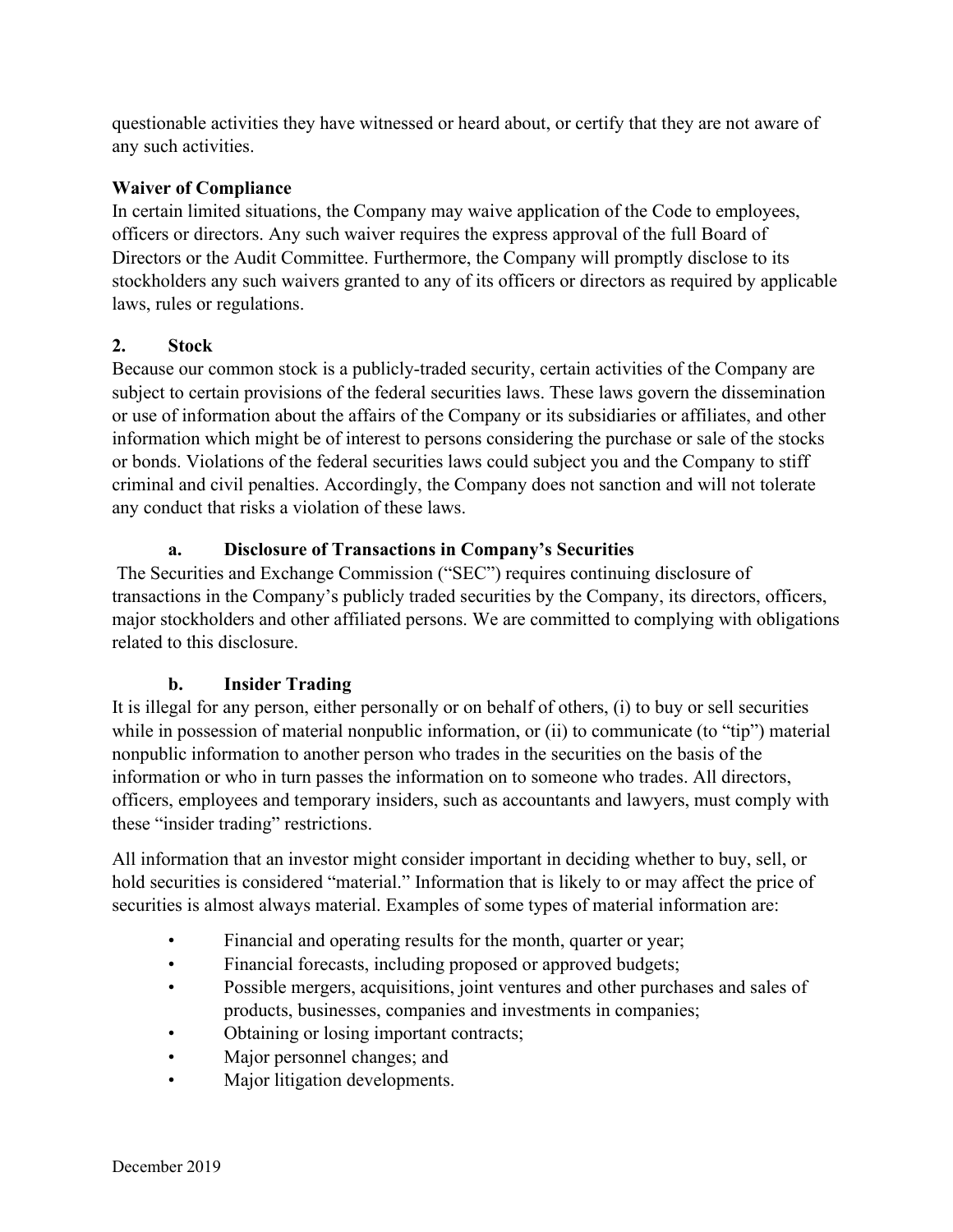All information about the Company or its business plans is potentially "insider" information until publicly disclosed or made available by the Company. Thus, the Company employees, officers or directors may not disclose it to others. This prohibition includes disclosure to relatives, friends, or business or social acquaintances. Information is considered to be nonpublic unless it has been effectively disclosed to the public (e.g., by a press release). Further, the information must not only be publicly disclosed, but there must also be adequate time for the market as a whole to digest the information.

When an employee, officer or director knows material nonpublic information about the Company, he or she is prohibited from three activities:

- Trading in the common stock for his or her own account or for the account of another (including any trust of which the employee, officer or director is a trustee, or any other entity that buys or sells securities, such as a mutual fund);
- Having anyone else trade for the employee, officer or director; and
- Disclosing the information to anyone else who then trades or in turn "tips" another person who trades. Neither the employee nor anyone acting on the employee's behalf, nor anyone who learns the information from the employee, may trade for as long as the information continues to be material and nonpublic.

If an employee, officer or director is considering buying or selling the common stock and has a question as to whether the transaction might involve the improper use of material nonpublic information, that individual should obtain specific prior approval from the Senior Vice President, Legal (who in turn may ask advice from the Company's corporate counsel). Consultation with the individual's own attorney is also strongly encouraged.

On a related point, you should remember that outsiders may be listening or watching and may be able to pick up information they should not have. No discussion of the Company's material nonpublic information should take place in public areas -- such as corridors, elevators, and restaurants -- and care should be taken in the handling and disposal of papers containing material nonpublic information. Any questions or concerns about disclosure of nonpublic information should be brought to the Senior Vice President, Legal or the Compliance Committee.

In order to assist you in complying with laws against insider trading, every employee is also subject to Alaunos' Insider Trading Policy.

# **3. Business Conduct and Practices**

As a public company, we are also committed to carrying out all continuing disclosure obligations in a full, fair, accurate, timely and understandable manner. Depending on their position with the Company, employees, officers or directors may be called upon to provide information to assure that the Company's public reports are complete, fair and understandable. The Company expects all of its personnel to take this responsibility very seriously and to provide prompt and accurate answers to inquiries related to the Company's public disclosure requirements.

Employees, officers and directors should promptly report to the Company's Chief Financial Officer, the principal accounting officer (if different from the Chief Financial Officer and/or the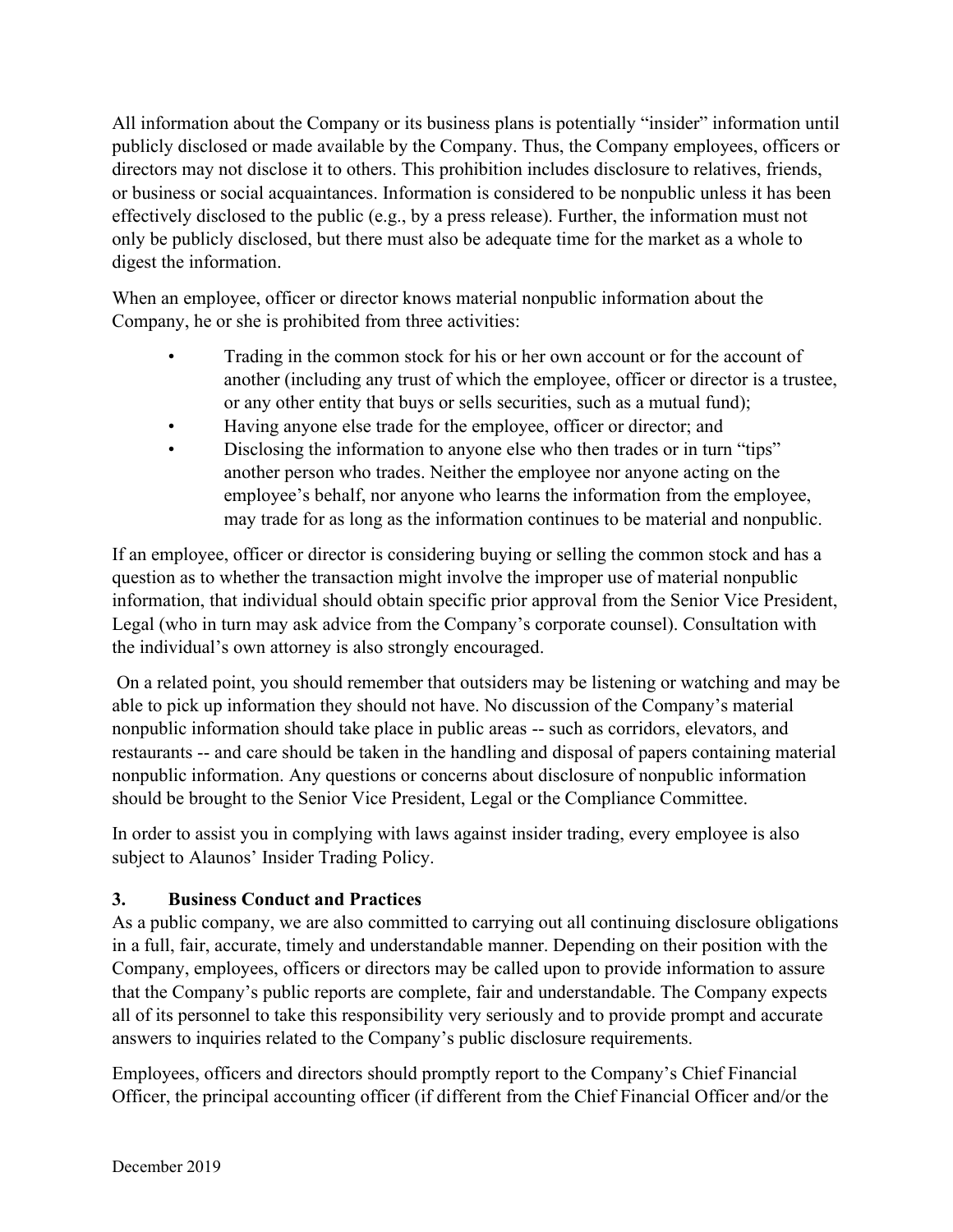Chairman of the Audit Committee (the "Disclosure Committee") any conduct that the individual believes to be a violation of law or business ethics or of any provision of the Code, including any transaction or relationship that reasonably could be expected to give rise to such a conflict. Violations, including failures to report potential violations by others, will be viewed as a severe disciplinary matter that may result in personnel action, including termination of employment.

### **Accuracy and Retention of Business Records**

Employees involved in the preparation of the Company's financial statements must prepare those statements in accordance with Generally Accepted Accounting Principles, consistently applied, and any other applicable accounting standards and rules so that the financial statements materially, fairly and completely reflect the business transactions and financial condition of the Company. Further, it is important that financial statements and related disclosures be free of material errors. In particular, Company policy prohibits any employee from knowingly making or causing others to make a materially misleading, incomplete or false statement to an accountant or an attorney in connection with an audit or any filing with false statement to an accountant or an attorney in connection with an audit or any filing with any governmental or regulatory entity such as the Securities and Exchange Commission or Internal Revenue Service. All employees responsible for reports and documents filed with the Securities and Exchange Commission or other communications to the public should ensure that the disclosure attached in the report, document or other communication is full, fair, accurate, timely and understandable.

Company policy also prohibits any employee from directly or indirectly falsifying or causing others to falsify any company or client documentation. In addition, an employee must not omit or cause others to omit any material fact that is necessary to prevent a statement made in connection with any audit, filing or examination of the Company's financial statements from being misleading. Employees are prohibited from opening or maintaining any undisclosed or unrecorded corporate account, fund or asset or any account with a misleading purpose.

The Finance Department (as defined below) and the Company's accounting department have company-wide responsibility for developing, administering and coordinating the record management program which establishes procedures for the retention, storage, retrieval and destruction of all records created or received by the Company. The records must be maintained to comply with applicable statutory, regulatory or contractual requirements, as well as those pursuant to prudent business practices. Employees can contact the Senior Vice President, Legal for specific information on record retention.

Destruction or falsification of any document that is potentially relevant to a violation of law or a government investigation may lead to prosecution for obstruction of justice. Therefore, if an employee has reason to believe that a violation of the law has been committed or that a government investigation is about to be commenced, he or she must retain all records (including computer records) that could be relevant to an investigation of the matter, whether conducted by the Company or by a governmental authority. Questions with regard to destruction or retention of documents in this context should be directed to Corporate Legal Counsel.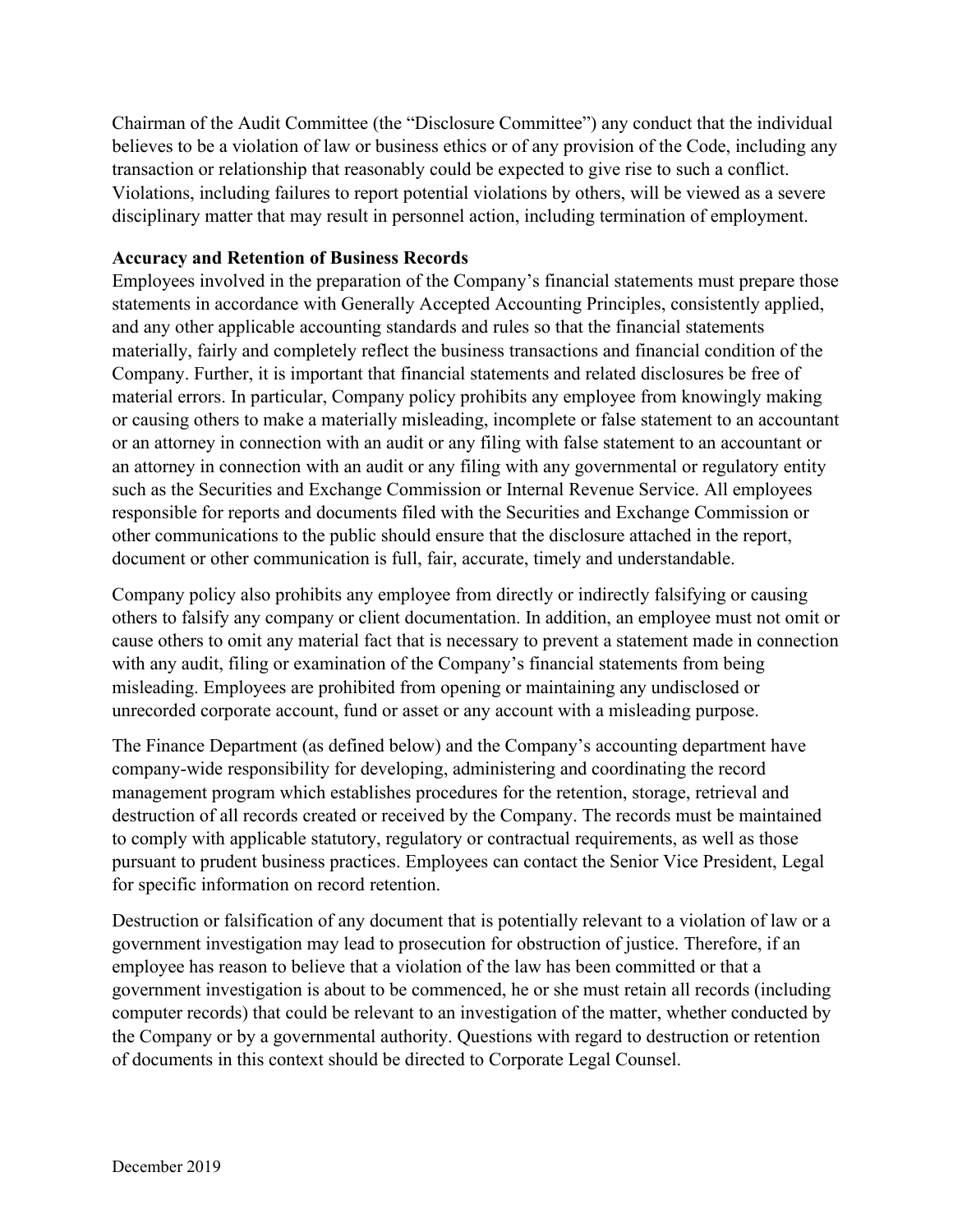All Company books, invoices, records, accounts, funds and assets must be created and maintained to reflect fairly and accurately and in reasonable detail the underlying transactions and disposition of Company business. No entries may be made that intentionally conceal or disguise the true nature of any Company transaction.

In addition, if an employee believes that the Company's books and records are not being properly maintained in accordance with these requirements, the employee should report the matter directly to his or her supervisor or to a member of the Disclosure Committee. Any complaints or concerns regarding accounting, internal accounting, controls, or auditing matters should be reported directly to the Chairman or another member of the Audit Committee.

### **Special Ethical Obligations For Employees With Financial Reporting Responsibilities**

In addition to the Company's Chief Executive Officer, the Company's senior financial officers (the "Finance Department") bear a special responsibility for promoting integrity throughout the organization, with responsibilities to stockholders both inside and outside of the Company. The Chief Executive Officer and the Finance Department personnel have a special role both to adhere to these principles themselves and also to ensure that a culture exists throughout the company as a whole that ensures the fair and timely reporting of the Company's financial results and condition.

Because of this special role, the Chief Executive Officer and the Finance Department are bound by the following Financial Officer Code of Ethics, and by accepting this Code of Conduct, each agrees that he or she will:

- Act with honesty and integrity, avoiding actual or apparent conflicts of interest in personal and professional relationships;
- Provide information that is accurate, complete, objective, relevant, timely and understandable to ensure full, fair, accurate, timely, and understandable disclosure in reports and documents that the Company files with, or submits to, government agencies and in other public communications;
- Comply with rules and regulations of federal, state, provincial and local governments, and other appropriate private and public regulatory agencies;
- Act in good faith, responsibly, with due care, competence and diligence, without misrepresenting material facts or allowing one's independent judgment to be subordinated;
- Respect the confidentiality of information acquired in the course of one's work except when authorized or otherwise legally obligated to disclose confidential information acquired in the course of one's work will not be used for personal advantage;
- Share knowledge and maintain skills important and relevant to shareholder's needs;
- Proactively promote and be an example of ethical behavior as a responsible partner among peers, in the work environment and the community; and
- Achieve responsible use of and control over all assets and resources employed or entrusted.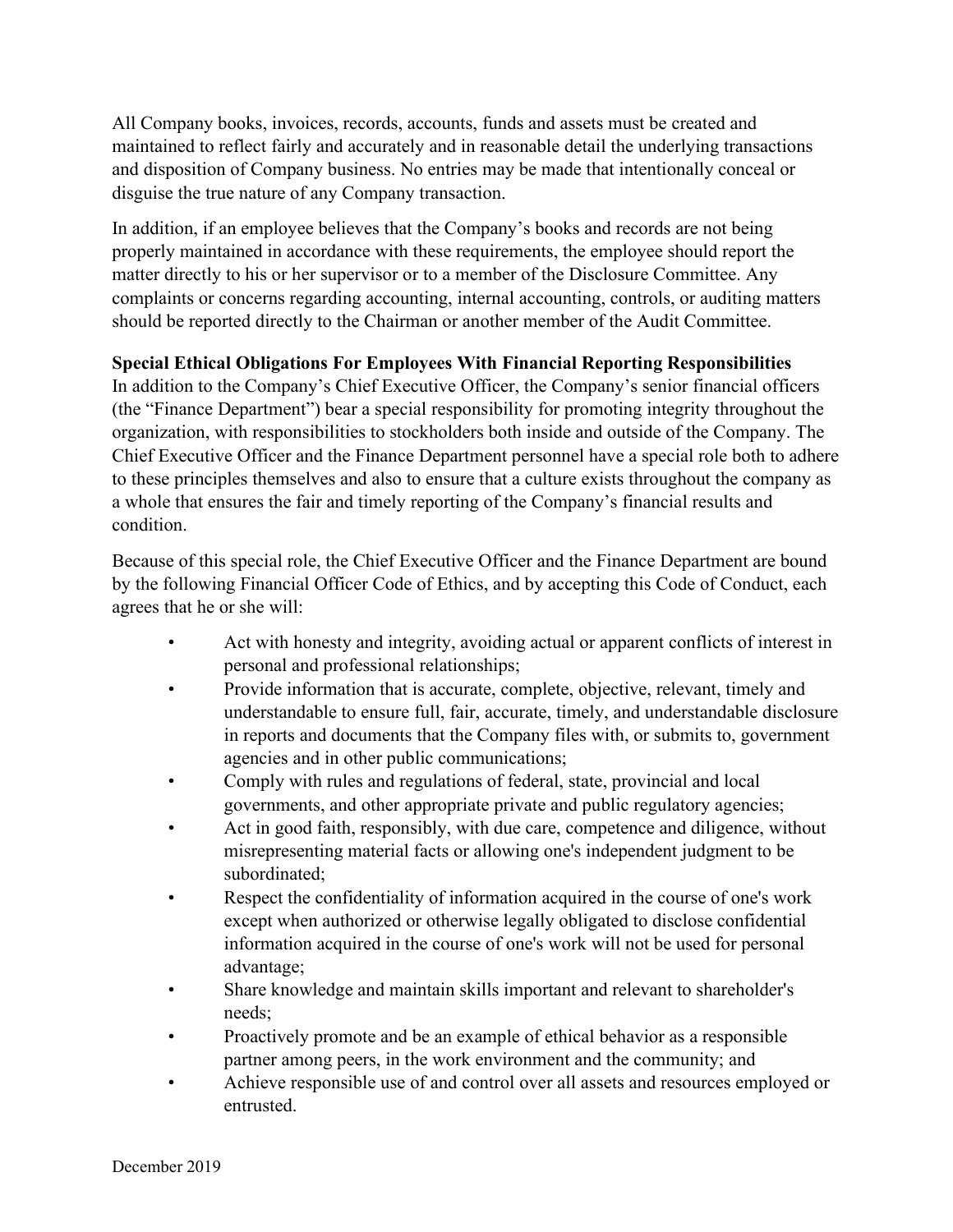In addition, the Chief Executive Officer and the Finance Department are subject to the following additional specific policies:

1. The Chief Executive Officer and the Finance Department are responsible for full, fair, accurate, timely and understandable disclosure in the periodic reports required to be filed by the Company with the SEC. Accordingly, it is the responsibility of the Chief Executive Officer and each member of the Finance Department promptly to bring to the attention of any member of the Disclosure Committee any material information of which he or she may become aware that affects the disclosures made by the Company in its public filings or otherwise assist the Disclosure Committee in fulfilling its responsibilities to make full and accurate disclosure of all material matters in the Company's public filings.

2. The Chief Executive Officer and each member of the Finance Department shall promptly bring to the attention of the Disclosure Committee and the Audit Committee any information he or she may have concerning (a) significant deficiencies in the design or operation of internal controls which could adversely affect the Company's ability to record, process, summarize and report financial data or (b) any fraud, whether or not material, that involves management or other employees who have a significant role in the Company's financial reporting, disclosures or internal controls.

3. The Chief Executive Officer and each member of the Finance Department shall promptly bring to the attention of the Chief Executive Officer, the Senior Vice President, Legal or the Audit Committee any information he or she may have concerning any violation of the Code of Ethics and Business Conduct, including any actual or apparent conflicts of interest between personal and professional relationships, involving any management or other employees who have a significant role in the Company's financial reporting, disclosures or internal controls.

4. The Chief Executive Officer and each member of the Finance Department shall promptly bring to the attention of the Chief Executive Officer, the Senior Vice President, Legal or the Audit Committee any information he or she may have concerning evidence of a material violation of the securities or other laws, rules or regulations applicable to the Company and the operation of its business, by the Company or any agent thereof.

5. The Board of Directors shall determine, or designate appropriate persons to determine, appropriate actions to be taken in the event of violations of the Code of Business Ethics and Conduct by the Chief Executive Officer or any member of the Finance Department. Such actions shall be reasonably designed to deter wrongdoing and to promote accountability for adherence to the Code of Business Ethics and Conduct, and shall include written notices to the individual involved that the Board has determined that there has been a violation, censure by the Board, demotion or re-assignment of the individual involved, suspension with or without pay or benefits (as determined by the Board) and termination of the individual's employment. In determining what action is appropriate in a particular case, the Board of Directors or such designee shall take into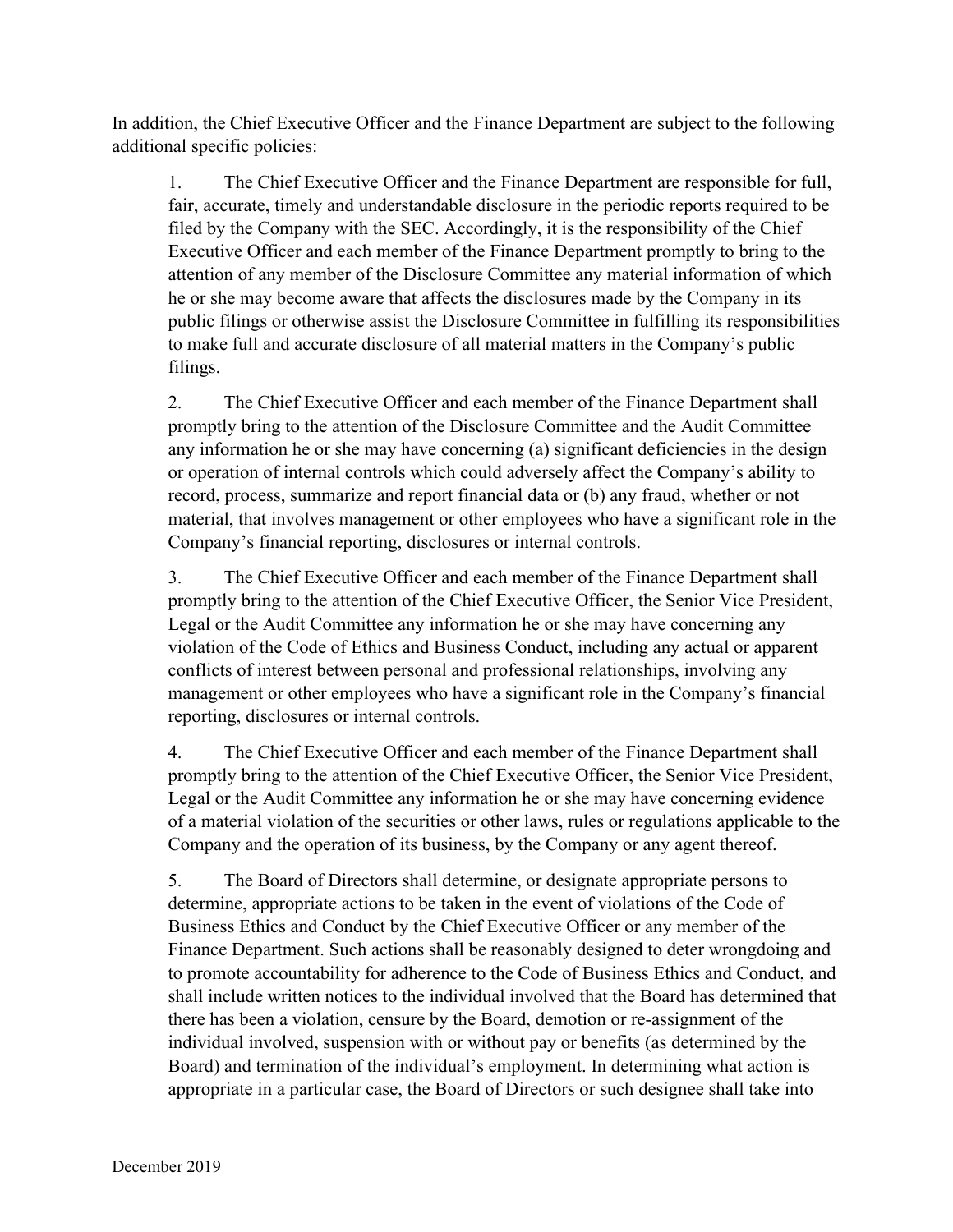account all relevant information, including the nature and severity of the violation, whether the violation was a single occurrence or repeated occurrences, whether the violation appears to have been intentional or inadvertent, whether the individual in question had been advised prior to the violation as to the proper course of action and whether or not the individual in question had committed other violations in the past.

# **4. Company Property**

All directors, officers and other employees should protect the Company's assets and ensure their efficient use. The Company's assets, whether tangible or intangible, are to be used only by authorized employees or their designees and only for the legitimate business purposes of the Company.

Employees are not permitted to take or make use of, steal, or knowingly misappropriate the assets of the Company or any customer or vendor, including confidential information of the Company, for the employee's own use, the use of another or for an improper or illegal purpose. Employees are not permitted to remove or dispose of anything of value belonging to the Company without the Company's consent. No employee may destroy Company assets without permission. Participation in unlawful activities or possession of illegal items or substances by an employee, whether on Company property or business or not, is prohibited.

# **5. Fraud and Theft**

Company policy prohibits fraudulent activity and establishes procedures to be followed to ensure that incidents of fraud and theft relating to the Company are promptly investigated, reported and, where appropriate, prosecuted. Fraudulent activity can include actions committed by an employee that injure suppliers and customers, as well as those that injure the Company and its employees.

Employees and agents who suspect that any fraudulent activity may have occurred must immediately report such concern to the member of the Disclosure Committee. The Disclosure Committee should be contacted before any action is taken with respect to the individual accused of perpetrating the alleged business impropriety. Such allegations, if proven to be factual, may lead to the dismissal of the employee, the involvement of local law enforcement and actions to recover Company funds or property. No employee or agent may sign a criminal complaint on behalf of the Company without prior written approval of the Disclosure Committee.

# **6. Payments and Gifts to Third Parties**

Any payment made by the Company to a third party must be made only for identifiable services that were performed by the third party for the Company. In addition, the payment must be reasonable in relation to the services performed.

Employees are not permitted to give, offer or promise payments or gifts with the intent to influence (or which may appear to influence) a third party or to place such party under an obligation to the donor. There are also other public, as well as private, institutions that have established their own internal rules regarding the acceptance of gifts or entertainment.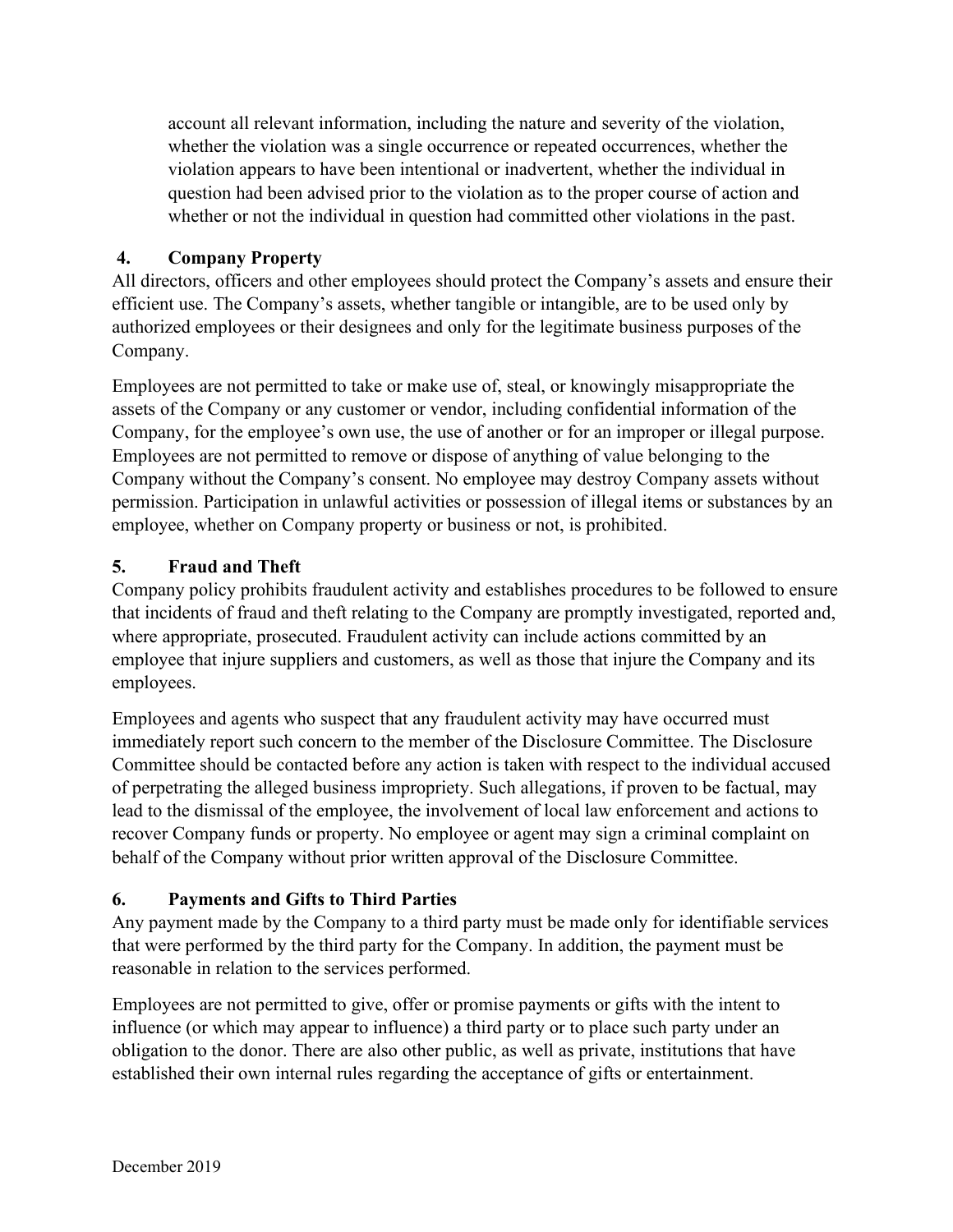Employees should become familiar with any such restrictions affecting those with whom they deal.

# **7. Privacy**

It is Company policy to protect individual consumer, medical, financial and other sensitive personal information that the Company collects from or maintains about personnel or individual consumers or customers by complying with all applicable privacy and data protection laws, regulations and treaties.

Employees must take care to protect individually identifiable personnel, consumer or customer information and other sensitive personal information from inappropriate or unauthorized use or disclosure.

Employees may not acquire, use, or disclose individual personnel, consumer or customer information in ways that are inconsistent with the Company's privacy policies or with applicable laws or regulations. Finally, employees should consult with a member of the Disclosure Committee before establishing or updating any system, process, or procedure to collect, use, disclose, or transmit individual personnel, consumer or customer information, medical or financial records, or other sensitive personal information.

# **8. Confidential Information**

Company assets also include confidential and proprietary information relating to the present or planned business of the Company that has not been released publicly by authorized Company representatives. Confidential information is information not generally known to the public that a company would normally expect to be non- public and that it might be harmful to the Company's competitive position, or harmful to the Company or its customer, if disclosed, and includes, but is not limited to:

- Computer programs, data, formulas, software and compositions;
- Customer and supplier information;
- Financial data;
- Inventions:
- Marketing and sales programs;
- New product designs;
- Possible acquisition or divestiture activity;
- Pricing information and cost data;
- Regulatory approval strategies;
- Research and development information;
- Services techniques and protocols;
- Trade secrets and know-how; and
- Strategic business plans.

Except as specifically authorized or legally mandated, employees, consultants, agents and representatives are expected to maintain the confidentiality of information entrusted to them by the Company or its customers and shall not disclose or use, either during or subsequent to their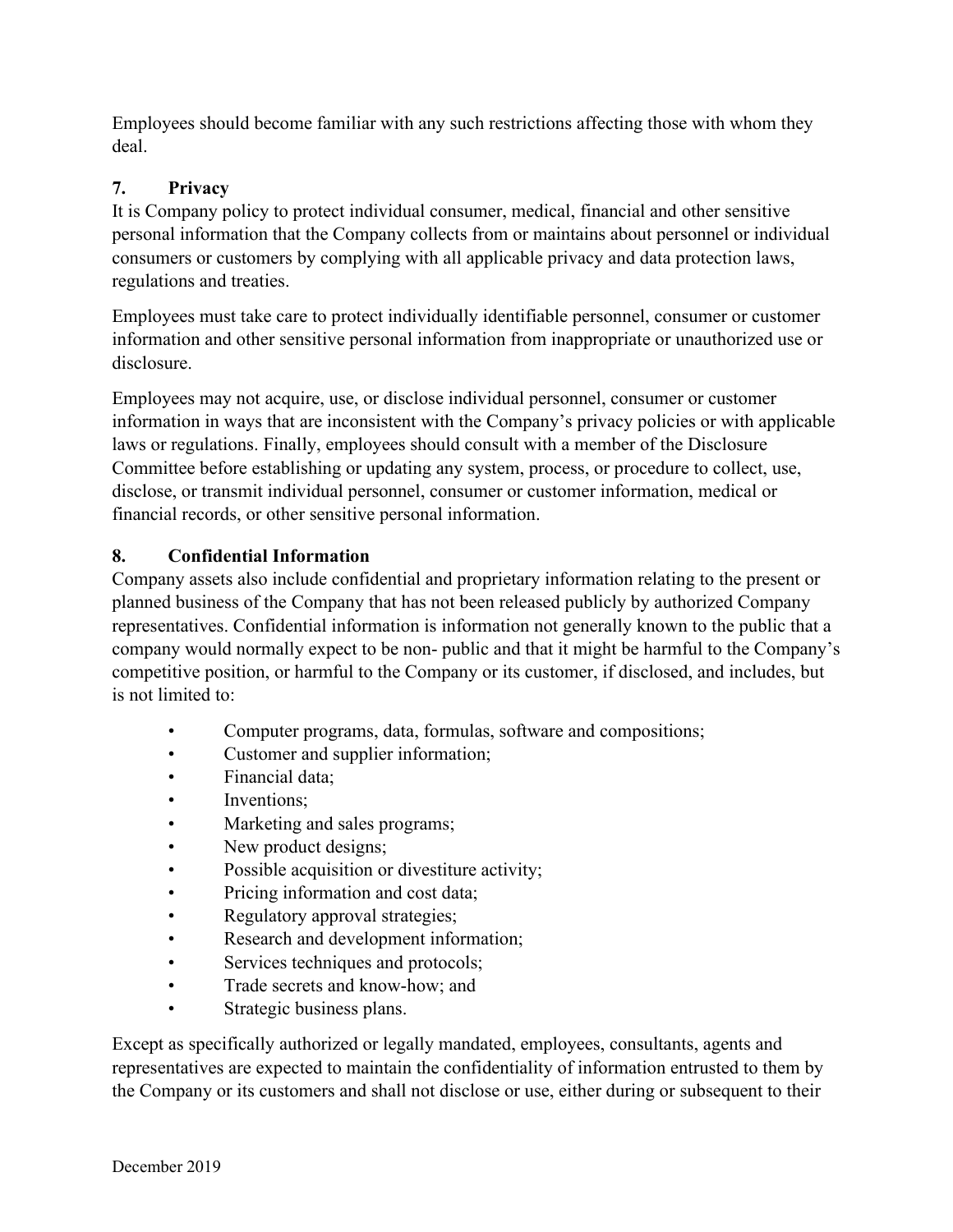employment by or the term of any other relationship with the Company, any such information they receive or develop during the course of Company employment or any such other relationship which is considered proprietary by the Company or its customers. Confidential information may be disclosed within the Company only on a need-to-know basis. Employees should not attempt to obtain confidential information that does not relate to their employment duties and responsibilities.

Employees, consultants, agents and representatives should not discuss confidential matters in the presence or within the hearing range of unauthorized persons, such as in elevators (even on Company property), restaurants, taxis, airplanes or other publicly accessible areas. Care should be used in the use of cellular telephones or other means of communication that are not secure. Confidential information should not be discussed with family, relatives, or business or social acquaintances.

In instances where it is appropriate for business reasons to disclose Company confidential information to third parties, the Chief Executive Officer or the Senior Vice President, Legal or their designee, must be contacted before the disclosure for preparation of an appropriate agreement that includes the necessary safeguards.

Furthermore, obtaining confidential information from a third party without adequate legal safeguards is improper and may expose the Company to legal risks. Accordingly, no employee, consultant agent or representative may accept such information without the advice of the Chief Executive Officer or Senior Vice President, Legal, or their designee and until an agreement in writing has been reached with the third party. After such information is obtained, its confidentiality must be protected as provided in the agreement.

No employee, consultant, agent or representative may disclose or use any confidential information gained during Company employment or any other Company relationship for personal profit or to the advantage of the employee or any other person.

# **9. Computer Resources and Computer Security**

The Company's computer resources are Company assets. Computer resources include, but are not limited to, all of the Company's processing hardware, software, networks and networking applications, and associated documentation. The Company expects all employees utilizing our computer and other electronic resources to observe the highest standard of professionalism at all times. This includes respecting and maintaining the integrity and security of all Company computer and communication systems, and utilizing those systems only for the furtherance of Company business. It also includes respecting the values of the Company, and each individual within it, by creating and sending only appropriate messages. To this end, the following policies and principles apply:

• Employees are responsible for ensuring the integrity and confidentiality of their unique user identification codes and passwords; any suspected breach must be reported to appropriate management immediately.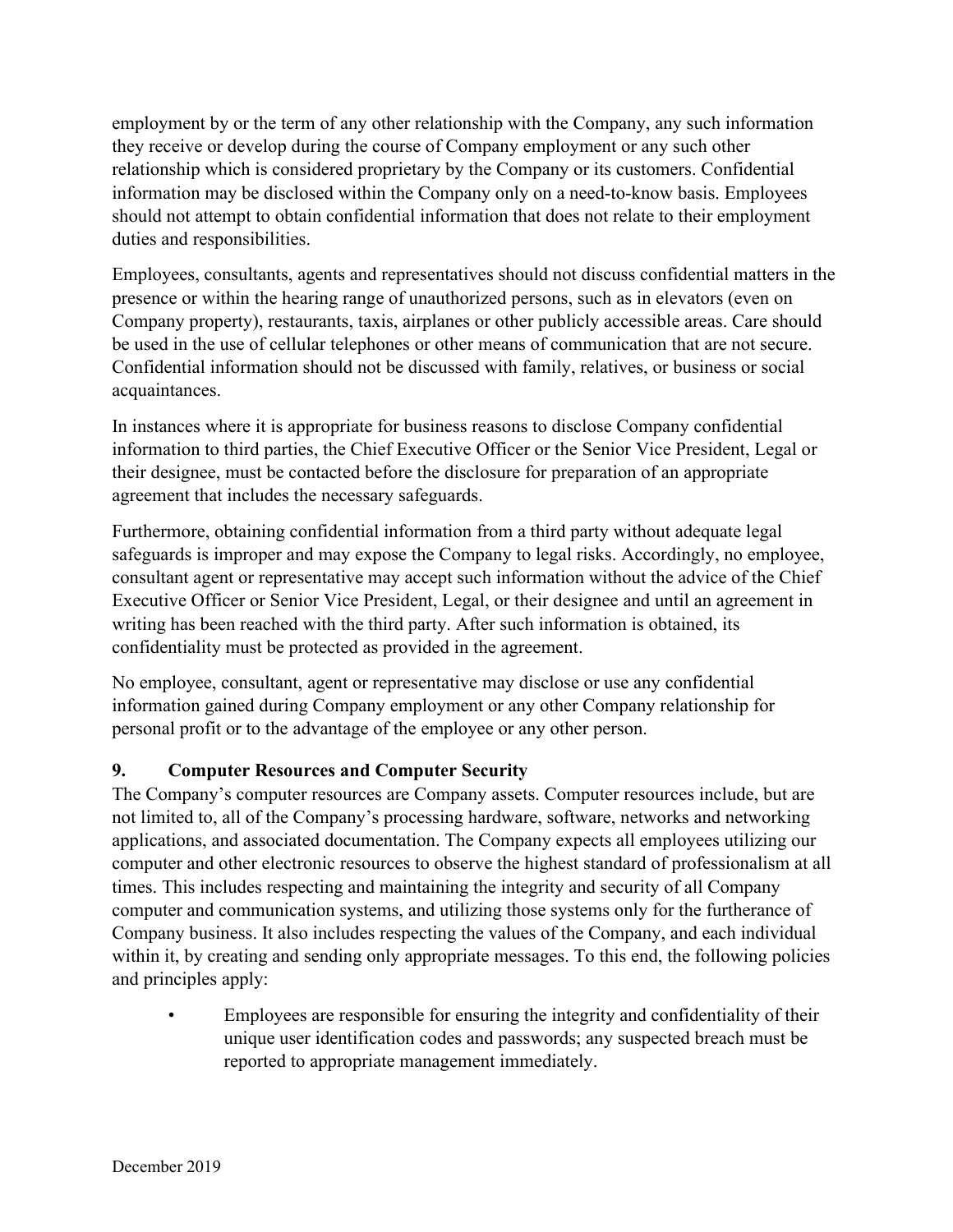- Employees are not permitted to access a computer without authorization or to exceed authorized access with the intent of securing information contained in the Company's financial records or records concerning clients or other employees.
- Employees are expected to log out of systems that do not support an automated log out process, when leaving them unattended.
- Employees are not permitted to alter, damage, or destroy information without authorization.
- An employee's misappropriation, destruction, misuse, abuse or unauthorized use of computer resources is prohibited.
- Employees may not obstruct the authorized use of a computer or information.
- Employees are not permitted to use the Company's computer resources for personal gain.
- The Company reserves the right to monitor its computer resources in order to prevent their improper or unauthorized use.
- Access to systems, data, and software must be restricted to authorized personnel, preauthorized by an employee's Supervisor and consistent with his or her job responsibilities.
- Employees may not utilize electronic mail systems, the Internet, or other electronic facilities for inappropriate communication, and must adhere to applicable supervisory and regulatory requirements when utilizing such systems as part of their business function; the viewing, downloading or accessing of sexually explicit material is strictly prohibited.
- All employees must comply with applicable copyright laws which impose certain restrictions on the use of computer software.

# **10. Intellectual Property**

The Company's intellectual property is a very valuable asset. Intellectual property includes such things as trade secrets, trademarks, copyrights, service marks and other proprietary information. Employees are required to protect and preserve the Company's intellectual property. In order to do so, employees are required to observe the following guidelines:

- Employees must treat the Company's intellectual property as a trade secret; outside commercial or personal use is strictly prohibited; any misappropriation of the Company's assets will be treated as a theft; in order to protect a trade secret, the information must be properly secured and treated as confidential.
- Innovations are ideas concerning products and may be eligible for patent, copyrights, trademark or other trade secret protection; unauthorized disclosures may jeopardize these valuable protections and any intellectual property created on the Company's time and/or using the Company's resources is "work made for hire" under copyright law and all rights to such materials belong exclusively to the Company. Therefore, employees are required to consult with the Chief Executive Officer or the Senior Vice President, Legal, or their designee, if they have any questions regarding such innovations or ideas.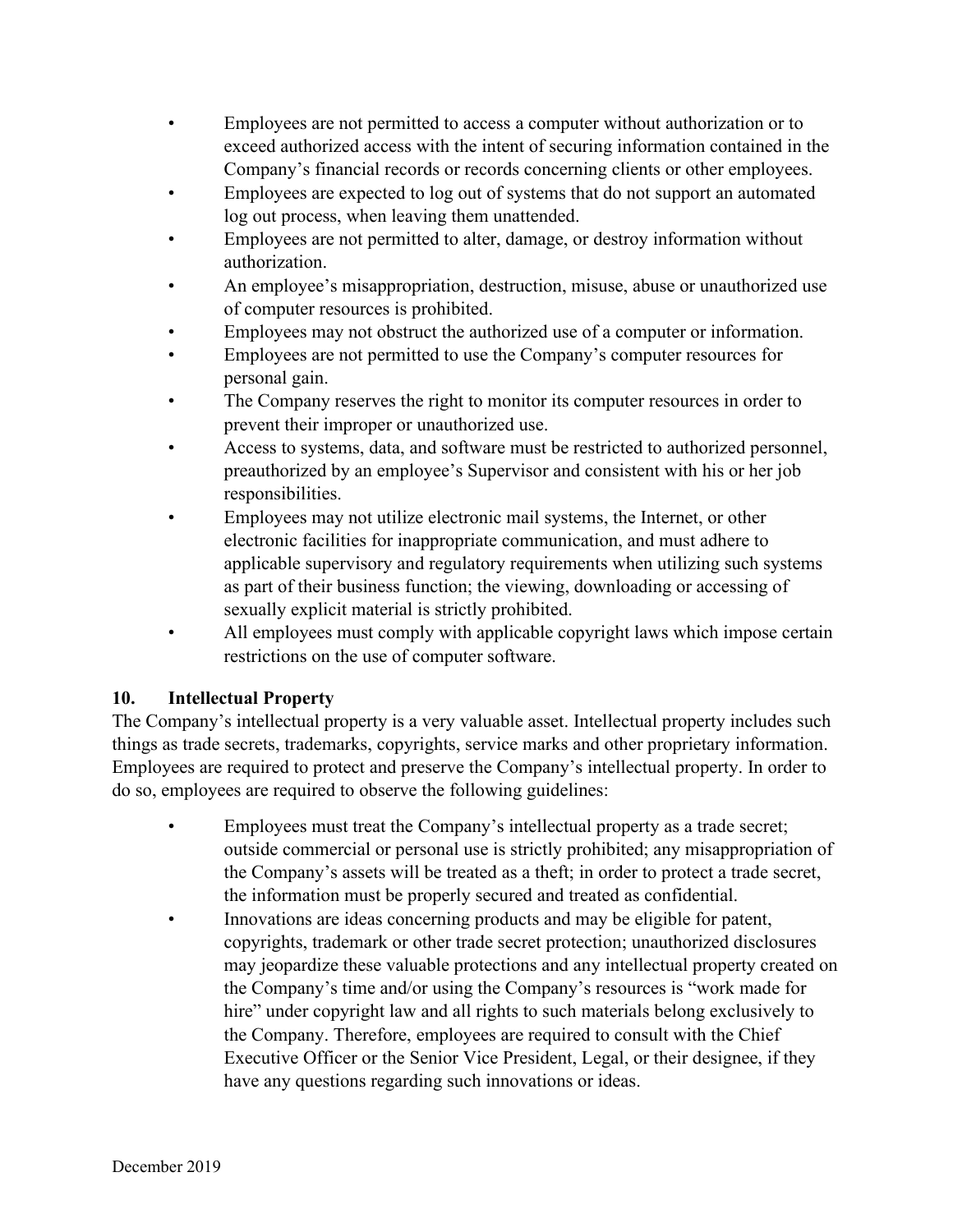• Copyright notice should appear on all materials and works produced at the Company, other than internal memoranda and routine correspondence; employees must obtain permission from the Chief Executive Officer or the Senior Vice President, Legal, or their designee, prior to using the Company's name in marketing materials, press releases or press interview.

Not all intellectual property in use at the Company is owned by the Company. Employees must respect others' intellectual property, including our clients' proprietary information, and use such property only in accordance with the rights expressly granted to the Company.

As a general rule, United States copyright law makes it a federal crime to copy computer software or related documentation without the express authorization of the copyright owner. In addition, employees are not permitted to remove copyright notices from software or its documentation.

Copying copyrighted software and issuing additional copies for use by other employees of the Company or outside parties is prohibited. Modification of vendor personal computer programs is also prohibited unless the Company has been granted express rights to do so by the copyright owner. Failure to comply with software license agreements exposes the Company to potential litigation, and any employee misconduct in connection therewith is considered as a basis for termination.

Employees may not install software purchased personally on Company equipment for use by coworkers or others without permission and the appropriate license agreement.

"Multimedia" works – works which combine video, text, software and music – are also subject to copyrighted law. Therefore, all multimedia presentations that may have copyright issues should be reviewed by the Chief Executive Officer or the Senior Vice President, Legal or their designee, before they are presented outside the Company to assure that all licensing issues have been properly addressed.

# **11. Family Members and Close Personal Relationships**

Conflicts of interest may arise when doing business with or competing with organizations in which employees' family members have an ownership or employment interest. Family members include spouses, parents, children, siblings and in-laws. Employees may not conduct business on behalf of the Company and may not use their influence to get the Company to do business with family members or an organization with which an employee or an employee's family member is associated unless specific approval has been granted in advance by the Senior Vice President, Legal.

Directors and executive officers may not seek or accept loans or guarantees of obligations from the Company for themselves or their family members. Employees may not seek or accept new loans or guarantees of obligations from the Company for themselves or their family members without the consent of the Senior Vice President, Legal. In addition, employees may not seek or accept loans or guarantees of obligations (except from banks and other entities that are in the business of making such loans), for themselves or their family members, from any individual,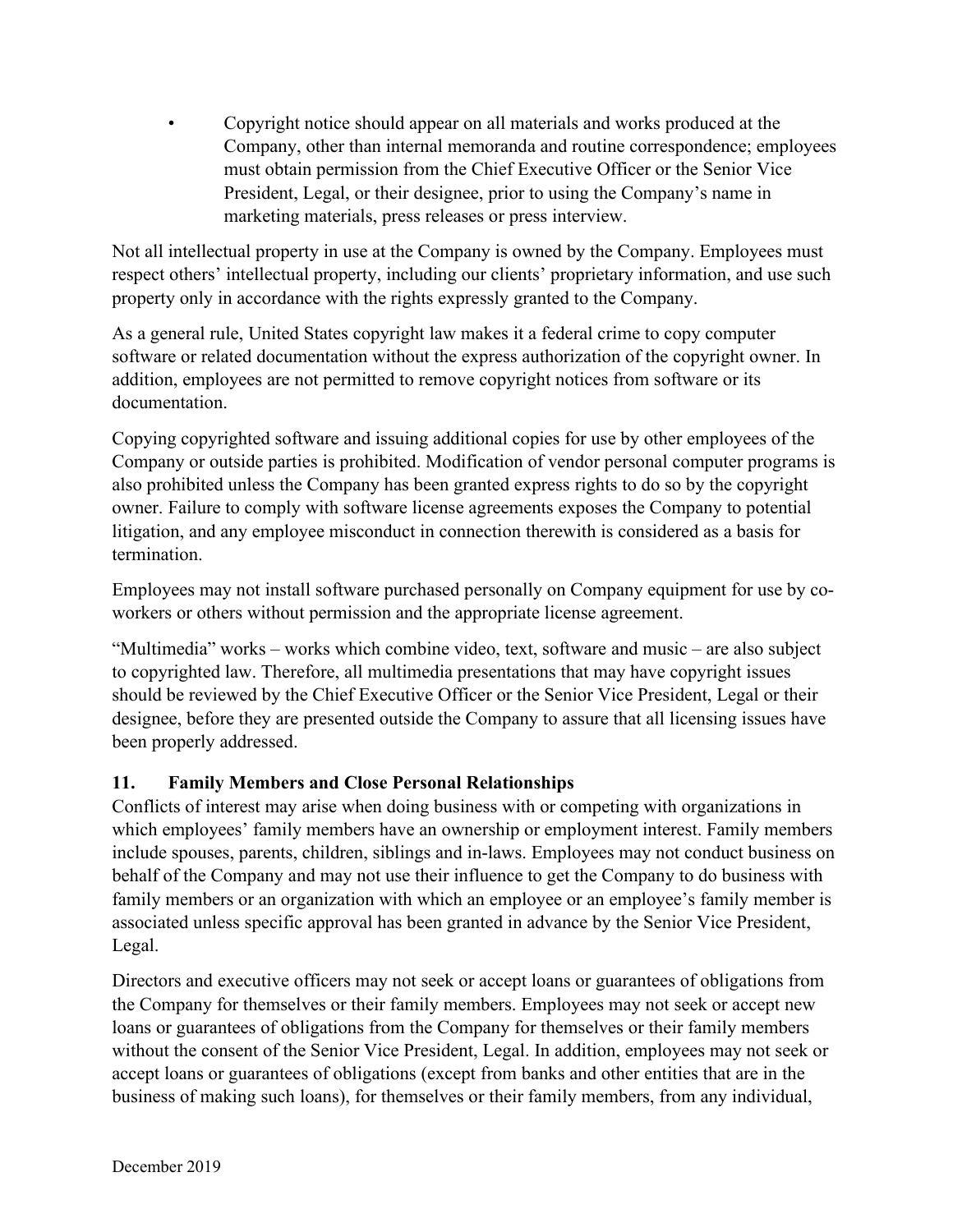organization or business entity doing or seeking to do business with the Company. Employees must report to their Supervisor promptly all offers of the above type, even when refused.

Conflicts of interest may also arise where co-workers are family members (as defined above) or are in a consensual personal and/or sexual relationship, and a supervisory relationship exists. Any supervisory employee involved in such a relationship is required to report the relationship to his or her supervisor and to Human Resources. If such relationships arise, they will be considered carefully by Company officials, and appropriate action will be taken. Such action may include, but is not limited to, a change in the responsibilities of the individuals involved in such relationships or transfer within the Company.

# **12. Ownership in Other Businesses**

Employees may not own, directly or indirectly, a significant financial interest in any business entity that does or seeks to do business with, or is in competition with, the Company unless specific written approval has been granted in advance from the Chief Executive Officer or the Senior Vice President, Legal As a guide, "a significant financial interest" is defined as ownership by an employee and/or family members of more than 5% of the outstanding securities/capital value of a corporation or that represents more than 5% of the total assets of the employee and/or family members.

# **13. Corporate Opportunities**

It is Company policy that directors, officers and other employees may not take for themselves personally opportunities that are discovered through the use of Company property, information or position, nor may they use Company property, information, or position for personal gain. Furthermore, directors, officers and other employees should not compete with the Company unless such competition is disclosed to the Chief Executive Officer or the Senior Vice President, Legal and approved. Employees, officers and directors have a duty to the Company to advance its legitimate interests when the opportunity to do so arises.

Directors, officers and other employees are prohibited from directly or indirectly buying, or otherwise acquiring rights to any property or materials, when such persons know that the Company may be interested in pursuing such opportunity and the information is not public.

# **14. Outside Employment, Affiliations or Activities**

An employee's primary employment obligation is to the Company. Any outside activity, such as a second job or self-employment, must be kept completely separate from their activities with the Company. Employees may not use Company customers, suppliers, time, name, influence, assets, facilities, materials or services of other employees for outside activities unless specifically authorized by the Company, including in connection with charitable or other volunteer work.

Employees may not do any of the following without first disclosing that fact in writing to their immediate supervisor and to the Chief Executive Officer or the Senior Vice President, Legal.

• Accept business opportunities, commissions, compensation or other inducements, directly or indirectly, from persons or firms that are customers, vendors or business partners of the Company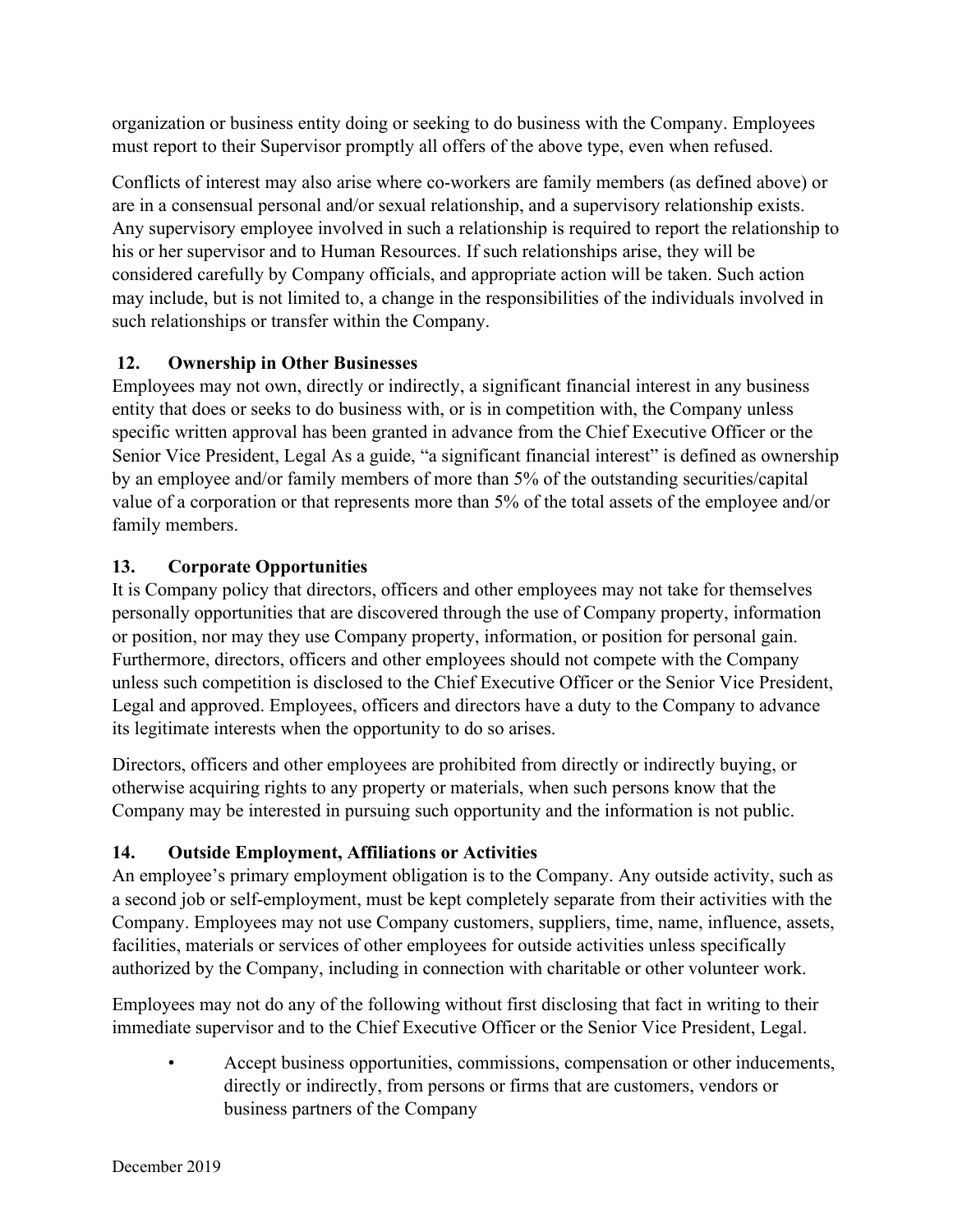- Acquire Company property or services on terms other than those available to the general public or those specifically identified by the Company
- Engage in any conduct with customers, vendors, or any other person or entity with whom the Company does business or seeks to do business when the conduct might appear to compromise the employee's judgment or loyalty to the Company

Additionally, if an employee's family member works for a business that is itself in direct competition with the Company, this circumstance must be disclosed to the Chief Executive Officer or the Senior Vice President, Legal.

# **15. Gifts, Gratuities and Entertainment**

Employees and their family members must not accept, directly or indirectly, gifts or gratuities from persons, firms, or corporations with whom the Company does or might do business that are greater than nominal in value. Any question you may have regarding whether a gift or benefit sought to be bestowed upon you is nominal should be brought to the Senior Vice President, Legal. It is the Company's policy not to offer gifts or gratuities to persons, firms or corporations with whom the Company does or might do business, except for modest items (modest is defined as less than \$100.00). Gifts or gratuities that affect or give the appearance that the employee's business judgment could be affected must be avoided and refused. Gifts or gratuities that are acceptable are only those that reflect common courtesies and responsible business practice.

There are some cases where refusal of a valuable gift would be offensive to the person offering it. This is particularly true when employees are guests in another country, and the gift is something from that country offered as part of a public occasion. All gifts greater than the nominal value should be considered gifts to the Company for the benefit of the Company as a whole and not for the benefit of an individual employee.

Accordingly, the employee to whom the gift was offered may accept the gifts on behalf of the Company report it to a supervisor and turn it over to the Company.

Entertainment by companies is an accepted business practice and persons, firms or corporations with whom the Company does or might do business with may want to entertain Company employees from time to time. Such entertainment should be limited to events or activities that are reasonable and are considered normal business practice. Entertainment that may affect or give the appearance that the employee's business judgment could be affected must be avoided and refused.

The Company, as a responsible corporate citizen, can make donations of money or products to worthy causes, including fundraising campaigns conducted by its customer. To remain an appropriate donation, the contribution should not be connected to any specific customer purchases or purchasing commitments. In addition, recognition for any donations made by the Company should be directed toward the Company and not an individual employee.

Customer requests for donations of significant sums of money should be forwarded to a seniorlevel manager in your sales organization. Employees are not permitted to make a donation at a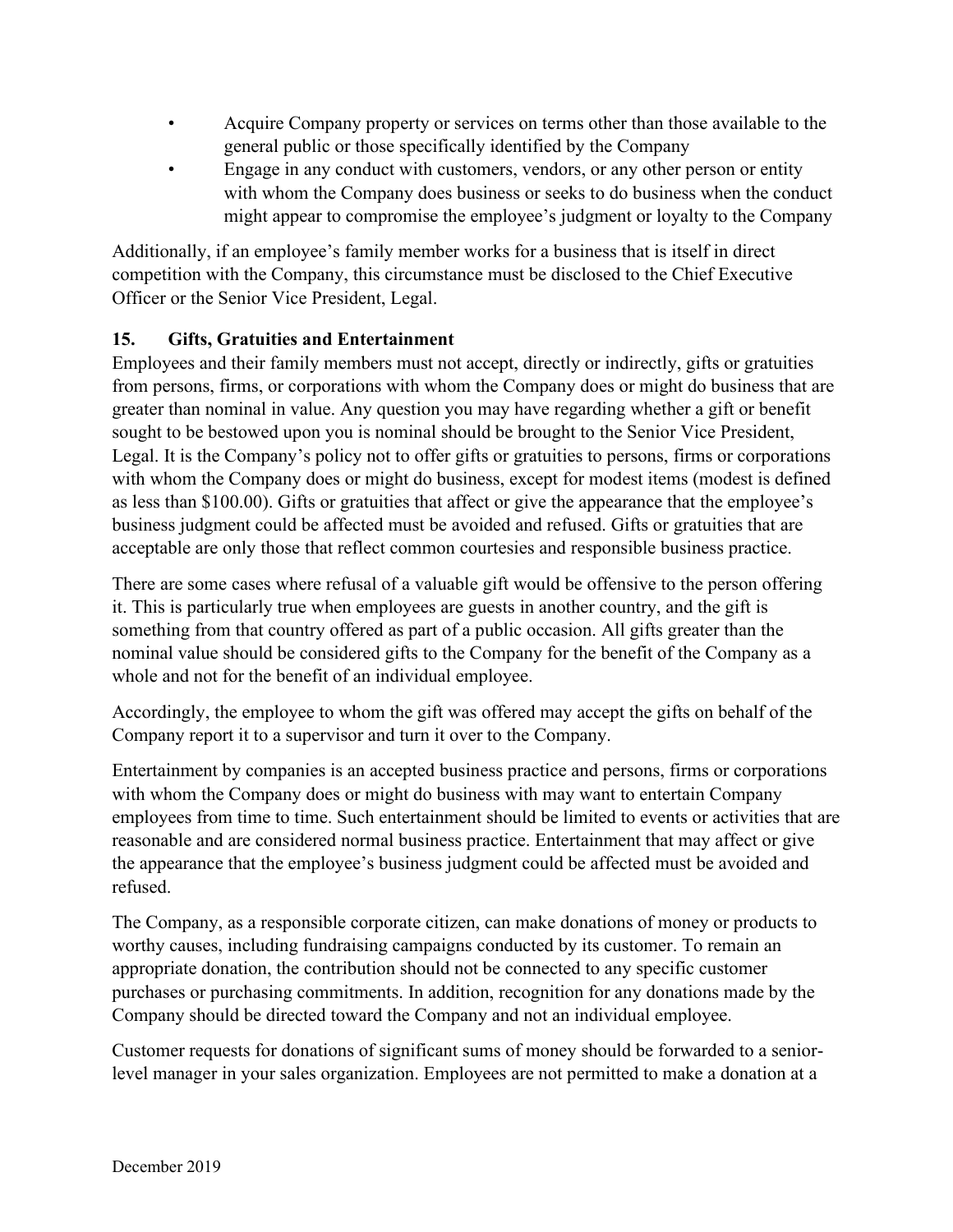customer's request and then seek reimbursement from the Company as a business expense. All corporate donations must be approved and paid by the Company.

# **16. Fair Dealing**

Each employee should endeavor to deal fairly with the Company's customers, suppliers, competitors and employees. No employee should take unfair advantage of anyone through manipulation, concealment, abuse of privileged information, misrepresentation of material facts, or any other unfair-dealing practice.

# **17. Relationships with Suppliers or Service Providers**

The Company encourages good supplier relations. However, employees may not benefit personally, whether directly or indirectly, from any purchase of goods or services for or from the Company. Employees whose responsibilities include purchasing (be it merchandise, fixtures, services, real estate or other), or who have contact with suppliers or service providers must not exploit their position for personal gain. Under no circumstances may any employee receive cash or cash equivalents from any supplier, whether directly or indirectly.

### **Samples**

It is accepted business practice for vendors to distribute samples to potential purchasers. Company policy is that, to the extent necessary to make a reasoned appraisal of new products, samples of such products may be accepted in small quantities only by employees responsible for procuring or merchandising such products.

# **18. Consultants and Agents**

Whenever it becomes necessary to engage the services of an individual or firm to consult for or represent the Company, special care must be taken to ensure that no conflicts of interest exist between the Company and the person or firm to be retained. Employees must also ensure that outside consultants and agents of the Company are reputable and qualified. Agreements with consultants or agents should be in writing.

No employee may indirectly or through an agent, do anything prohibited under this Code. Agents are required to observe the same standards of conduct as Company employees when conducting business for the Company.

# **19. Unfair Competition Unfair Competition**

Federal and state laws prohibit unfair methods of competition and unfair or deceptive acts and practices. These laws are designed to protect competitors and consumers. While it is impossible to list all types of prohibited conduct, some examples include:

- Commercial bribery or payoffs to induce business or breaches of contract by others;
- Acquiring a competitor's trade secrets through bribery or theft;
- Making false, deceptive, or disparaging claims or comparisons regarding competitors or their products; and Making affirmative claims concerning one's own products without a reasonable basis for doing so; in particular, all public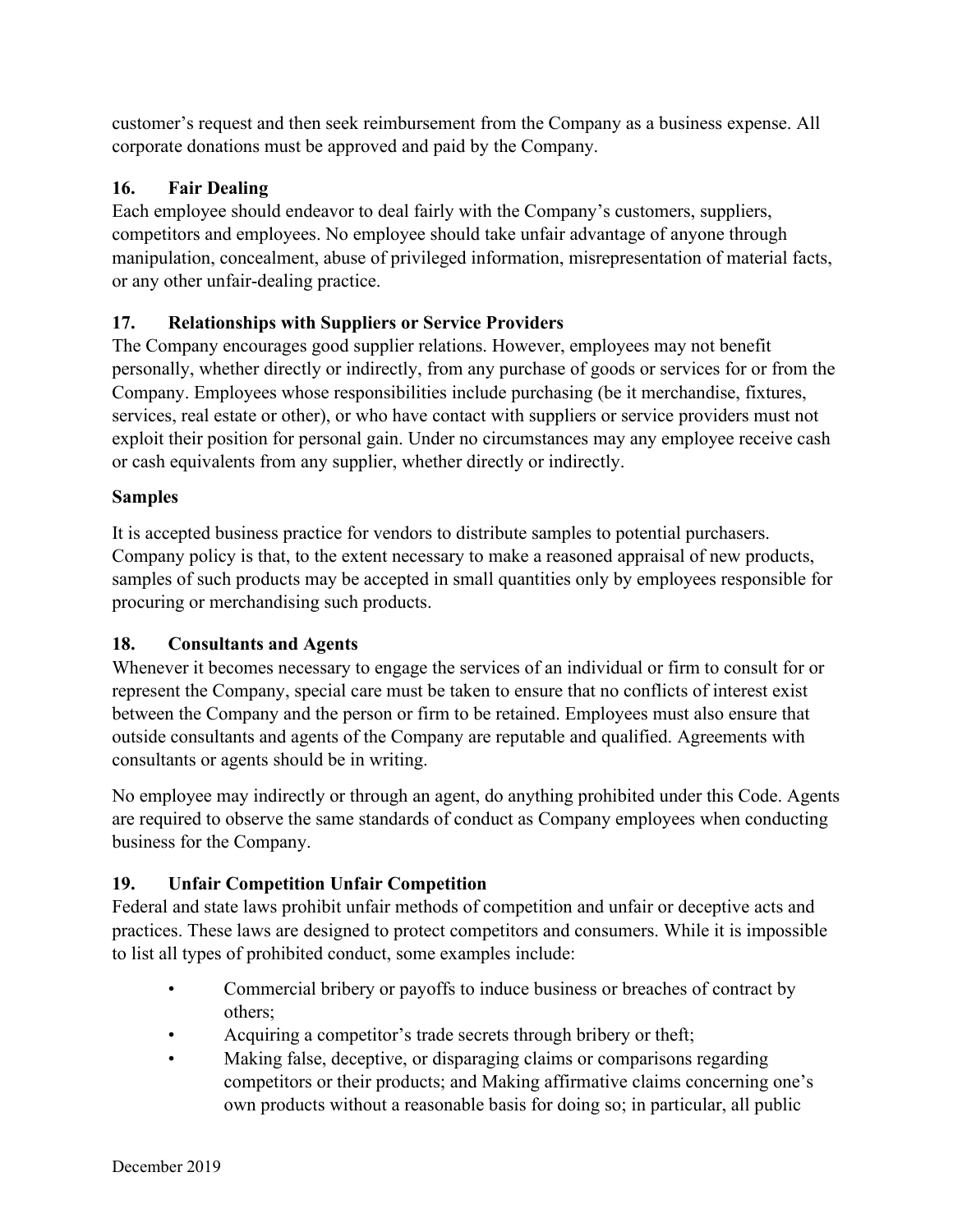statements by or on behalf of the Company, including in connection with advertising, promotional materials, sales representatives, and guarantees, should always be truthful and have a reasonable basis in fact and should not be misleading or purposefully made easily susceptible of misinterpretation.

### **20. Relations with Government Agencies and Outside Organizations Generally**

The Company must take special care to comply with all the special legal and contractual obligations applicable to transactions with government authorities. Violations of such laws may result in penalties and fines, as well as debarment or suspension from government contracting, or possible criminal prosecution of individual employees or the Company.

### **Selling to Government Institutions**

Employees must strictly adhere to the Anti-Kickback Act of 1986, which prohibits government contractors and subcontractors from giving or receiving anything of value in order to receive favorable treatment. In general, when involved with federal government contracts, employees should consult with sales personnel who have experience in this area.

#### **Political Contributions and Activities**

Employees must obey the laws of the United States in promoting the Company's position to government authorities and in making political contributions. Political contributions by the Company to the United States federal, state or local political candidates may be prohibited or regulated under the election laws. Employees may not use corporate funds to contribute to a political party, committee, organization or candidate in connection with a federal campaign without the review and written approval of the Chief Executive Officer. Good communications and relationships with federal, state and municipal elected and appointed officials are important to the Company.

### **Personal Involvement and the PACs**

Employees are encouraged to participate in the political process. Voting, expressing views on public policy, supporting and contributing to candidates and political parties and seeking public office are a few of the ways employees may choose to be involved. In the conduct of their personal civic and political affairs, employees should at all times make clear that their views and actions are their own and are not those of the Company. The Company does not seek to limit the activities in which employees may participate on their own time, or the contributions they may voluntarily make with their own funds. Employees who seek elective office or accept appointive office must notify their manager and indicate how the duties of the office will affect their job performance.

#### **Government Procurement**

It is Company policy to sell to all customers, including government-related entities, in an ethical, honest and fair manner. Listed below are some of the key requirements of doing business with the government:

• Accurately representing which Company products are covered by government contracts;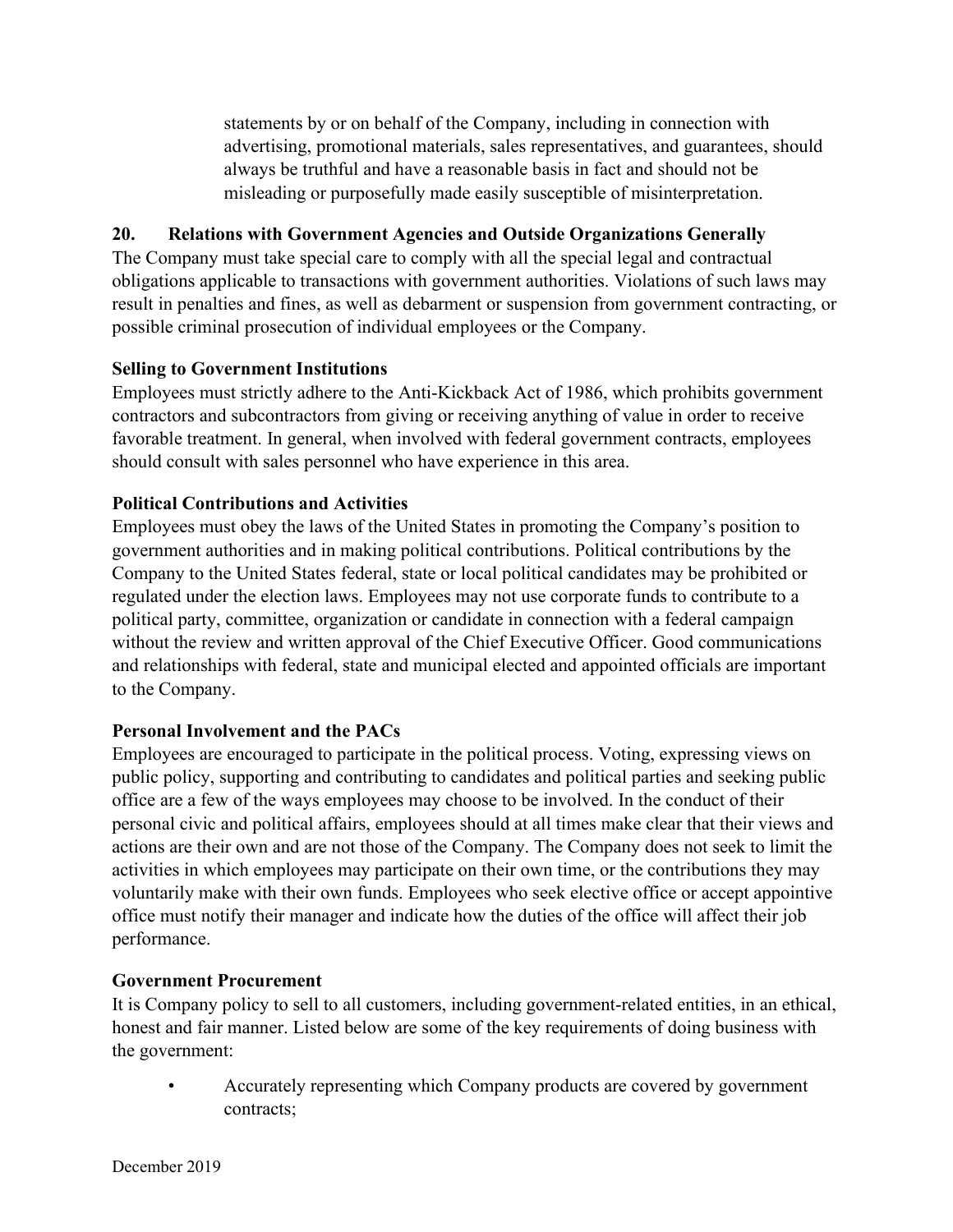- Providing high-quality products at fair and reasonable prices;
- Not offering or accepting kickbacks, bribes, gifts or other gratuities;
- Not soliciting or obtaining proprietary or source-selection information from government officials prior to the award of a contract;
- Hiring present and former government personnel only in compliance with applicable laws and regulations; and
- Complying with laws and regulations ensuring the ethical conduct of participants in procurement set forth by federal, state and municipal agencies.

# **Responding to Government and Other Inquiries**

It is Company policy to cooperate with all reasonable requests concerning Company operations from United States, state and municipal government agencies, such as the Internal Revenue Service, the Securities and Exchange Commission, state taxing authorities and all other relevant governmental entities. Employees must immediately forward any such requests, including requests for interviews or access for government officials to Company facilities and documents to the Senior Vice President, Legal and before any responsive action is taken. If you are unclear about your business unit's procedures in responding to such requests, notify the Senior Vice President, Legal immediately and wait for instructions before proceeding. Additionally, employees are not normally permitted to contact any regulatory entity or any governmental authority on behalf of the Company without prior approval of the Senior Vice President, Legal.

For those employees who deal with regulatory entities and governmental authorities on a routine basis as part of their job function, referral to the Senior Vice President, Legal is appropriate where an inquiry or contact is out of the ordinary course of business or involves a potential legal or disciplinary action of any kind. Similarly, all inquiries or documents received from any attorney or legal representative not affiliated with the Company must be immediately forwarded to the Senior Vice President, Legal.

### **Tax Violations**

The Company and its employees, whether acting on behalf of the Company of individually, are not permitted to attempt to evade taxes or the payment of taxes. Neither should employees solicit clients on the basis of nor actively participate in assisting clients in attempting to evade the tax laws. The Company and its employees, whether acting on behalf of the Company or individually, are not permitted to (i) make false statements to local tax authorities regarding any matter (ii) file fraudulent returns, statements, lists or other documents, (iii) conceal property or withhold records from local tax authorities, (iv) willfully fail to file tax returns, keep required records or supply information to local tax authorities, or (v) willfully fail to collect, account for or pay a tax.

To comply with Internal Revenue Service regulations, the Company requires that prizes awarded by the Company (or any of its United States affiliates) to employees in connection with businessrelated contests and promotions be reported to the payroll department for inclusion in the employee's reportable income.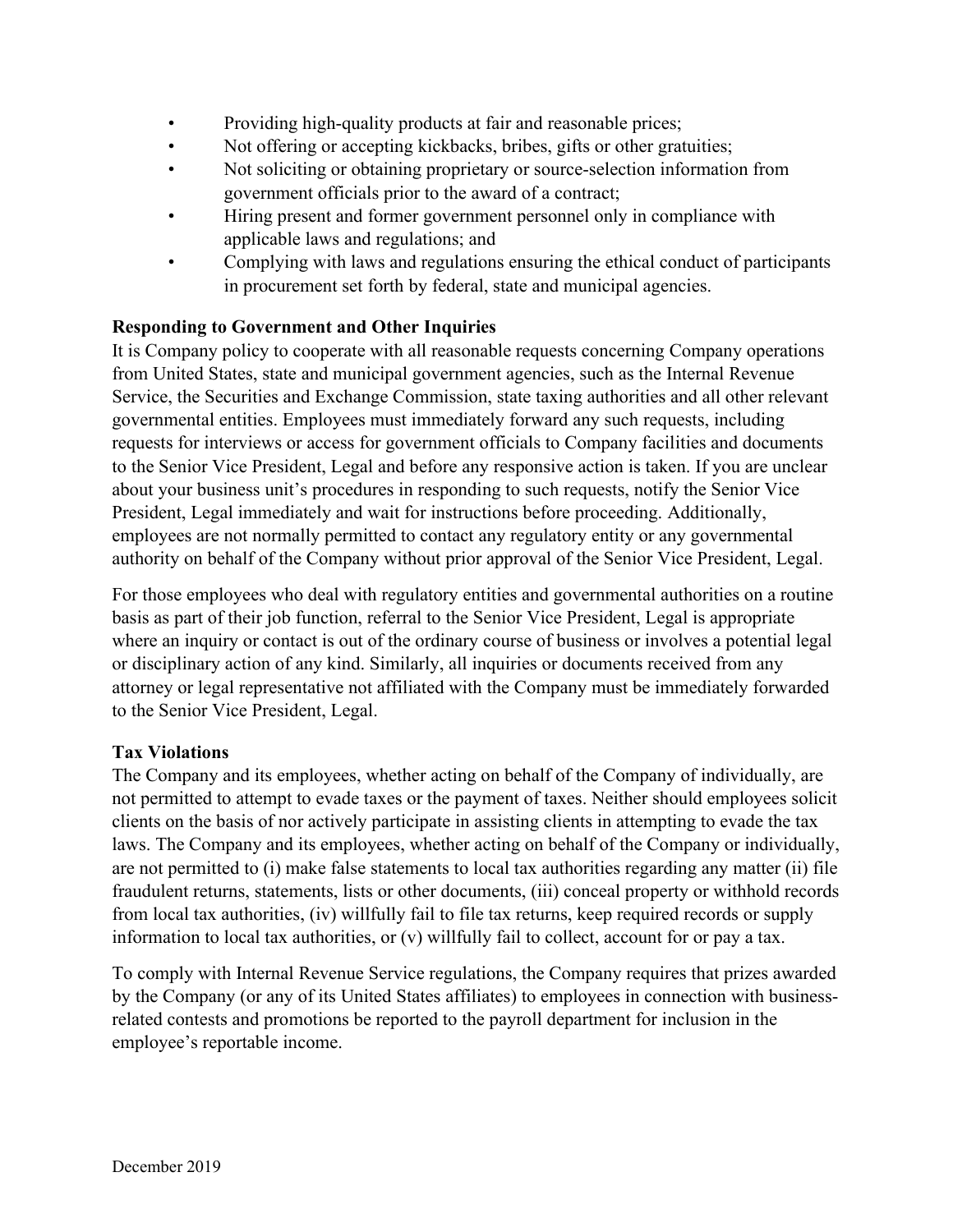The Company has additional tax obligations to its employees and local tax authorities. For example, it must provide wage statements to its employees, collect and deposit income and employment taxes.

In addition to complying with the tax laws, employees must cooperate fully with any regulatory entity or governmental authority. Moreover, employees may not interfere with the administration of the tax laws (e.g., bribing a tax agent). To this end, employees are required to respond immediately to inquiries from a tax authority, including summons to testify or produce books, accounts, records, memoranda or other papers.